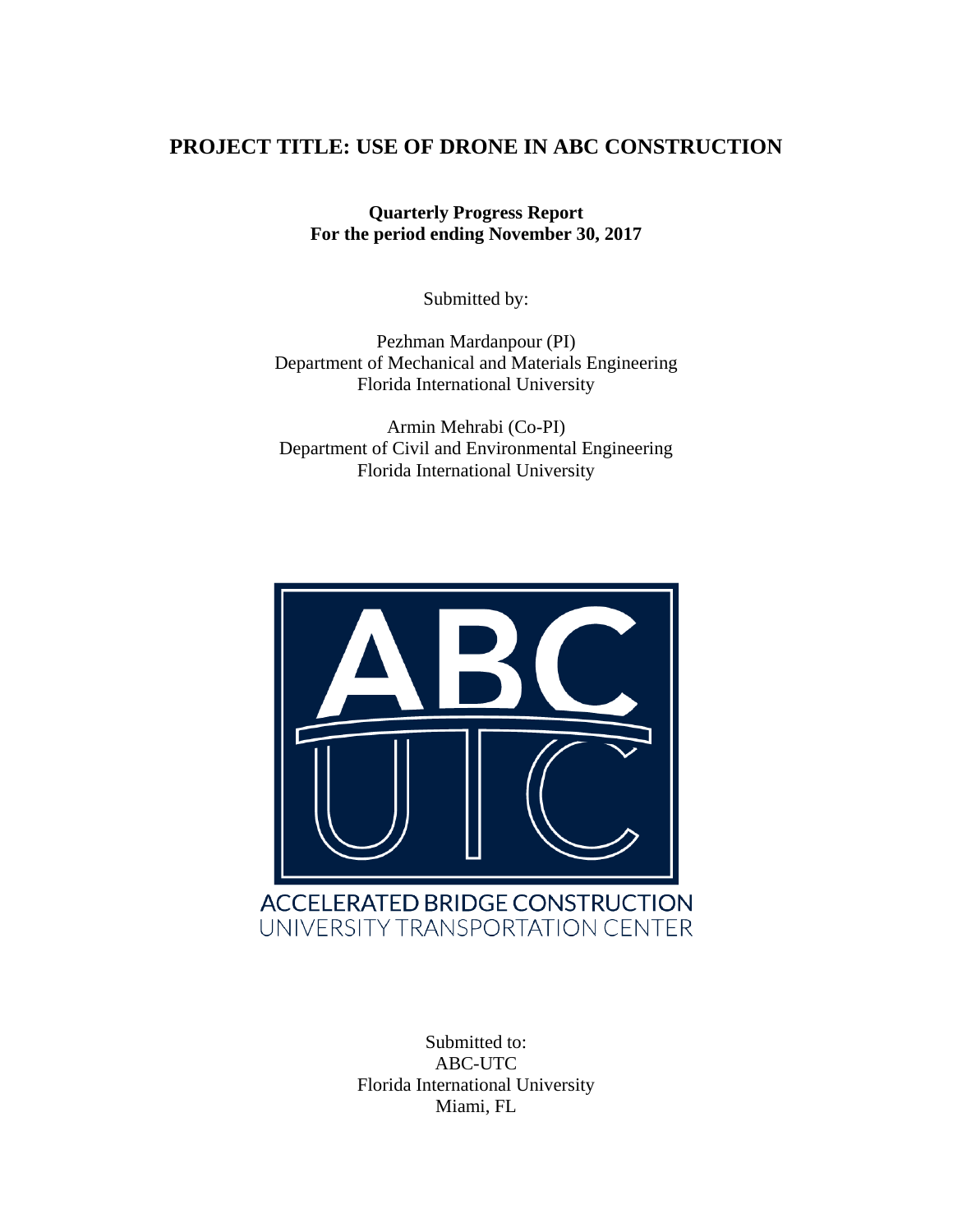# **1. Background and Introduction**

In recent years, drone technology has entered many industries and applications, greatly impacting and revolutionizing their processes. It is strongly believed that drone technology has also an important role to play in ABC construction, especially when geometry control, inspection, and surveying/mapping are concerned.

The recent researches [1-4] on effectiveness and applications of drones have demonstrated the great potential for drones in inspection of hard to reach bridges, but at the same time pointed to technological limitation of existing drone designs preventing their full implementation. A comprehensive and up-to-date knowledge of drone technology is very essential in addressing these limitations. The current commercially available rotorcraft drones are designed for general-purpose application but successful implementation of such systems in ABC requires certain technical considerations.

The ABC Drone (ABCD) project will provide guidelines to overcome the many challenges of using drones for inspection and construction programs. Aircraft's stability at the inspection site due to gust, wind driven rain, unsteady turbulent flow or induced airflow (from the blades) when flying close to the bridge, aircraft overall efficiency for longer endurance, balancing and fast setup, track control sensor communication, inspection instrumentation setup, software and hardware integration of the data acquisition systems with wireless communication capabilities, tolerability to impact of inappropriate landing are among issues that need to be addressed in application of drones.

# **2. Problem Statement**

One of the main challenges in ABC construction is geometry control at fabrication and construction stages, especially during installation and erection of prefabricated large elements. Also, as it is concerned with the rehabilitation projects, inspection for detection of damages, and survey and mapping of the affected areas necessary for design and construction has required costly operation and traffic interruption that is in contrast with ABC objectives.

This study therefore will include identification of tasks and processes in ABC that can benefit from drone application, and development of preliminary drone systems that would best serve these processes. The study will also provide parameters and hardware/software requirements; identify the existing drone systems that readily are applicable and those that would require adaptation or new designs. An implementation demonstration for conceptual verification will be performed for selective identified process(es) and application(s), and compare them with the current practices.

# **3. Research Approach and Methods**

The overall approach of this project will be organized in three basic stages; search of background information for identification of processes within ABC construction where drone application would be beneficial, and development of appropriate drone systems through determination of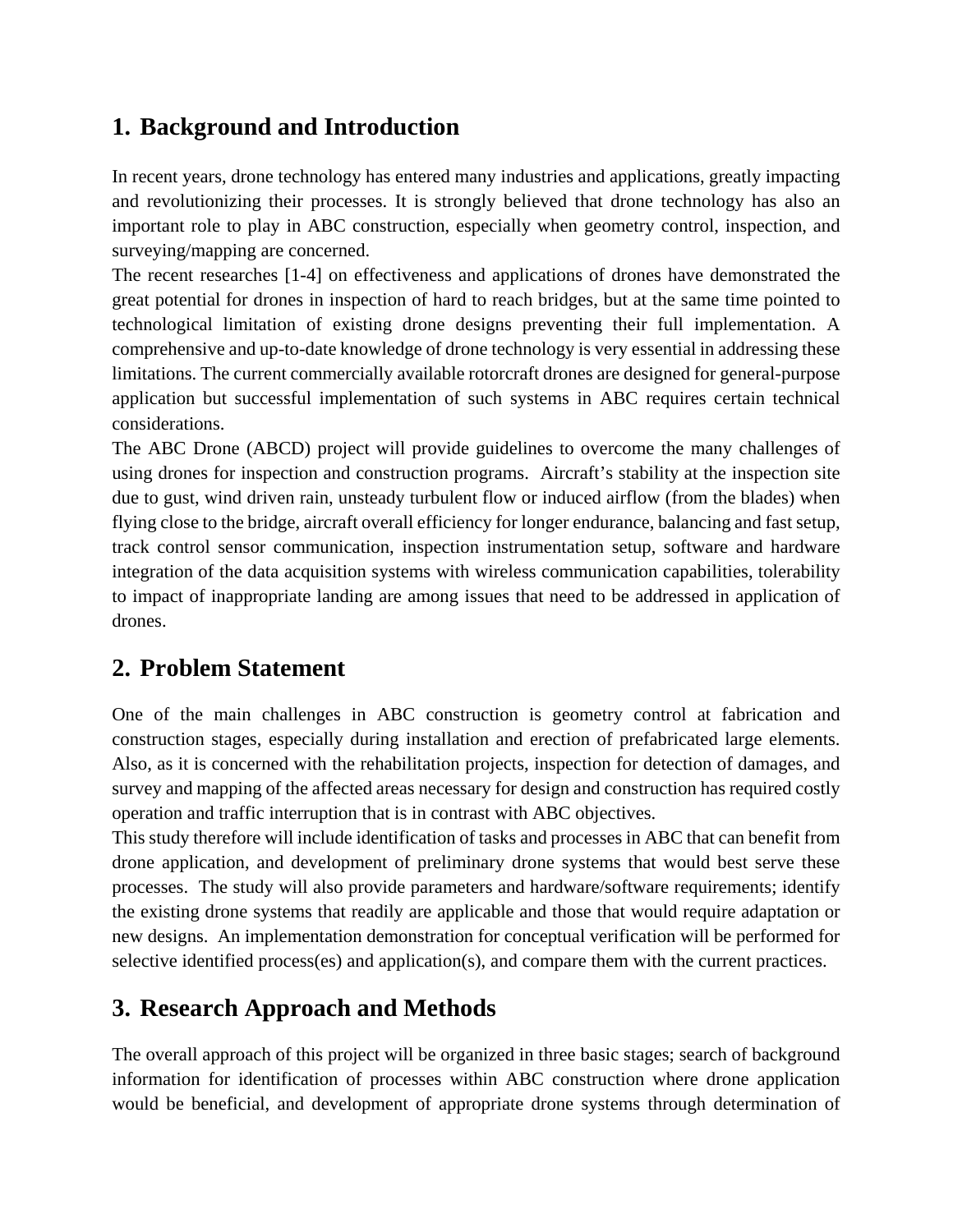important parameters for applicable drones and necessary hardware and software, and finally verification of the concepts through experimental trials within the scope and budget limitation.

## **4. Description of Research Project Tasks**

The following is a description of tasks carried out to date.

#### **Task 1 – Identification of ABC processes benefiting from drone application**

A review of available literature and data is performed to study various processes and operations carried out for an ABC bridge construction, for both new construction and rehabilitation of existing construction. These processes are categorized based on how they would benefit from drone application.

#### **Task 2 – Review of drone technology and its application in construction industry**

Available drone technologies are reviewed within construction and other industries, and general applications benefiting the construction industry. Currently, we are at the stage to proceed with the purchase of the drone to be able to start experiments.

## **5. Expected Results and Specific Deliverables**

For the next project period we expect to determine the drone design parameters for application to ABC and assemble and integrate ABCDHardware and software.

## **6. Schedule**

Progress of tasks in this project is shown in the table below.

| <b>PHASE</b> | <b>RESEARCH TASK</b>                                                               | 2017 |   |   |  |  |   |   |   |   | 2018 |  |   |   |   |   |  |  |   |  |
|--------------|------------------------------------------------------------------------------------|------|---|---|--|--|---|---|---|---|------|--|---|---|---|---|--|--|---|--|
|              |                                                                                    | MI   | A | м |  |  | А | s | O | N | D    |  | F | м | А | м |  |  | A |  |
|              | Task 1 - Identification of ABC processes benefiting from<br>drone application      |      |   |   |  |  |   |   |   |   |      |  |   |   |   |   |  |  |   |  |
|              | Task 2-Review of drone technology and its application in<br>construction industry. |      |   |   |  |  |   |   |   |   |      |  |   |   |   |   |  |  |   |  |
|              | Task 3 - Determination of drone design parameters for<br>application to ABC.       |      |   |   |  |  |   |   |   |   |      |  |   |   |   |   |  |  |   |  |
|              | Task 4 - ABCDHardware and software assembling and<br>integration.                  |      |   |   |  |  |   |   |   |   |      |  |   |   |   |   |  |  |   |  |
| Ш            | Task 5 - Experimental Concept Verification                                         |      |   |   |  |  |   |   |   |   |      |  |   |   |   |   |  |  |   |  |
|              |                                                                                    |      |   |   |  |  |   |   |   |   |      |  |   |   |   |   |  |  |   |  |
|              | Task 6-Final (Draft and Revised) Report submission.                                |      |   |   |  |  |   |   |   |   |      |  |   |   |   |   |  |  |   |  |

## **7. References**

[1] Unmanned Aerial Vehicle Bridge Inspection Demonstration Project, Final Report 2015- 40, Office of Bridges and Structures, Minnesota Department of Transportation, July 2015.http://www.dot.state.mn.us/research/TS/2015/201540.pdf